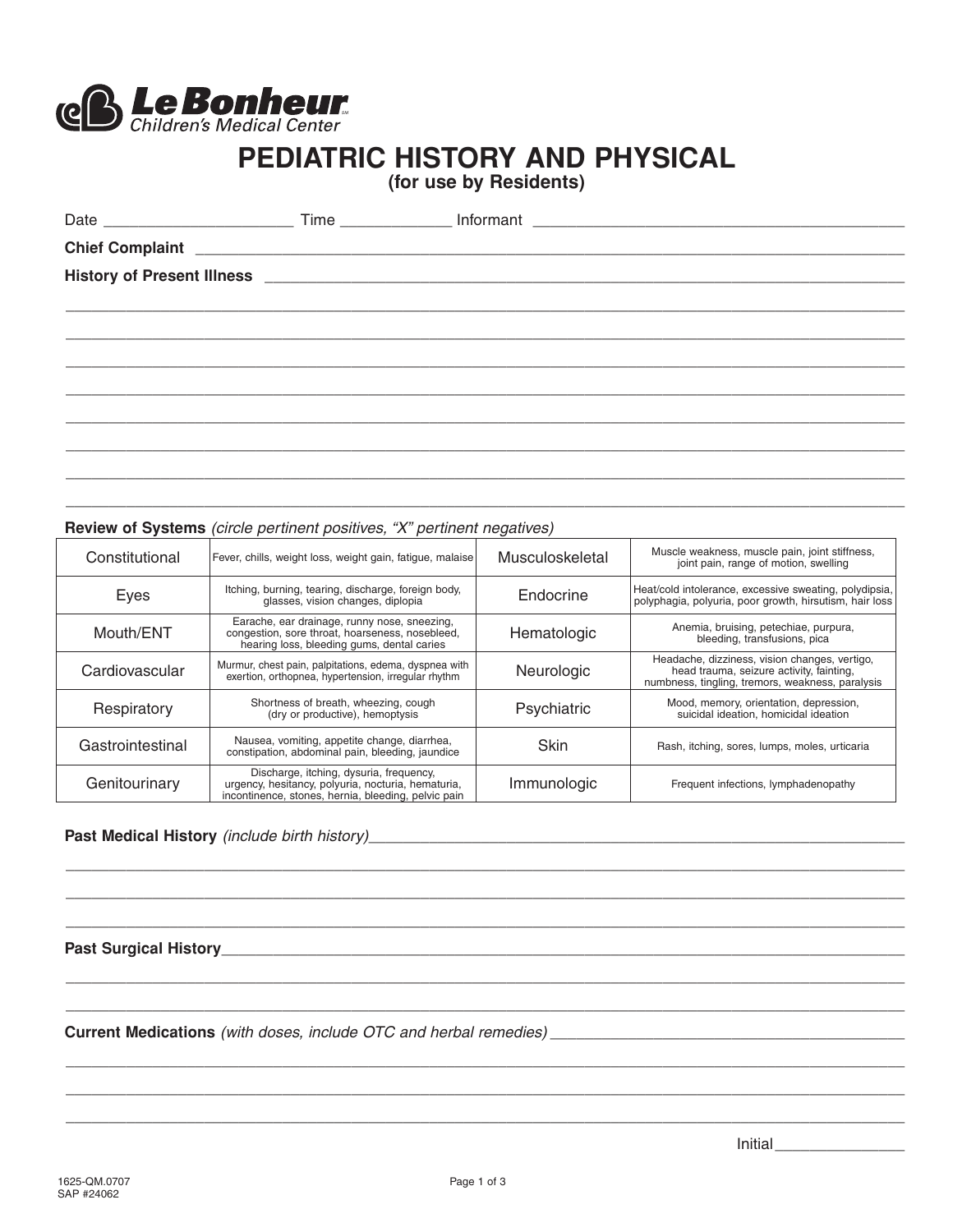

## **HISTORY AND PHYSICAL**

|                       |        |                     | Development (How old does your child act? Any concerns with development?) ___________________________________ |        |                     |
|-----------------------|--------|---------------------|---------------------------------------------------------------------------------------------------------------|--------|---------------------|
|                       |        |                     |                                                                                                               |        |                     |
| <b>Physical Exam:</b> |        |                     |                                                                                                               |        |                     |
|                       |        |                     | Vital Signs: T ______ HR _____ RR _____ BP _____ Oxygen sat ____ on ____                                      |        |                     |
|                       |        |                     | Wt _____ kg ( ____% tile) Ht _____ cm ( ____% tile) HC _____ cm ( ____% tile)                                 |        |                     |
|                       | Normal | Abnormal (describe) |                                                                                                               | Normal | Abnormal (describe) |
| General               |        |                     | Perfusion                                                                                                     |        |                     |
| Head                  |        |                     | Lungs                                                                                                         |        |                     |
| Eyes                  |        |                     | Abdomen                                                                                                       |        |                     |
| Ears                  |        |                     | Liver                                                                                                         |        |                     |
| Nose                  |        |                     | Spleen                                                                                                        |        |                     |
|                       |        |                     | <b>Extremities</b>                                                                                            |        |                     |
| Mouth/Throat          |        |                     |                                                                                                               |        |                     |
| <b>Neck</b>           |        |                     | Genitalia                                                                                                     |        |                     |
| Nodes                 |        |                     | Spine                                                                                                         |        |                     |
| Heart                 |        |                     | Skin                                                                                                          |        |                     |

Initial